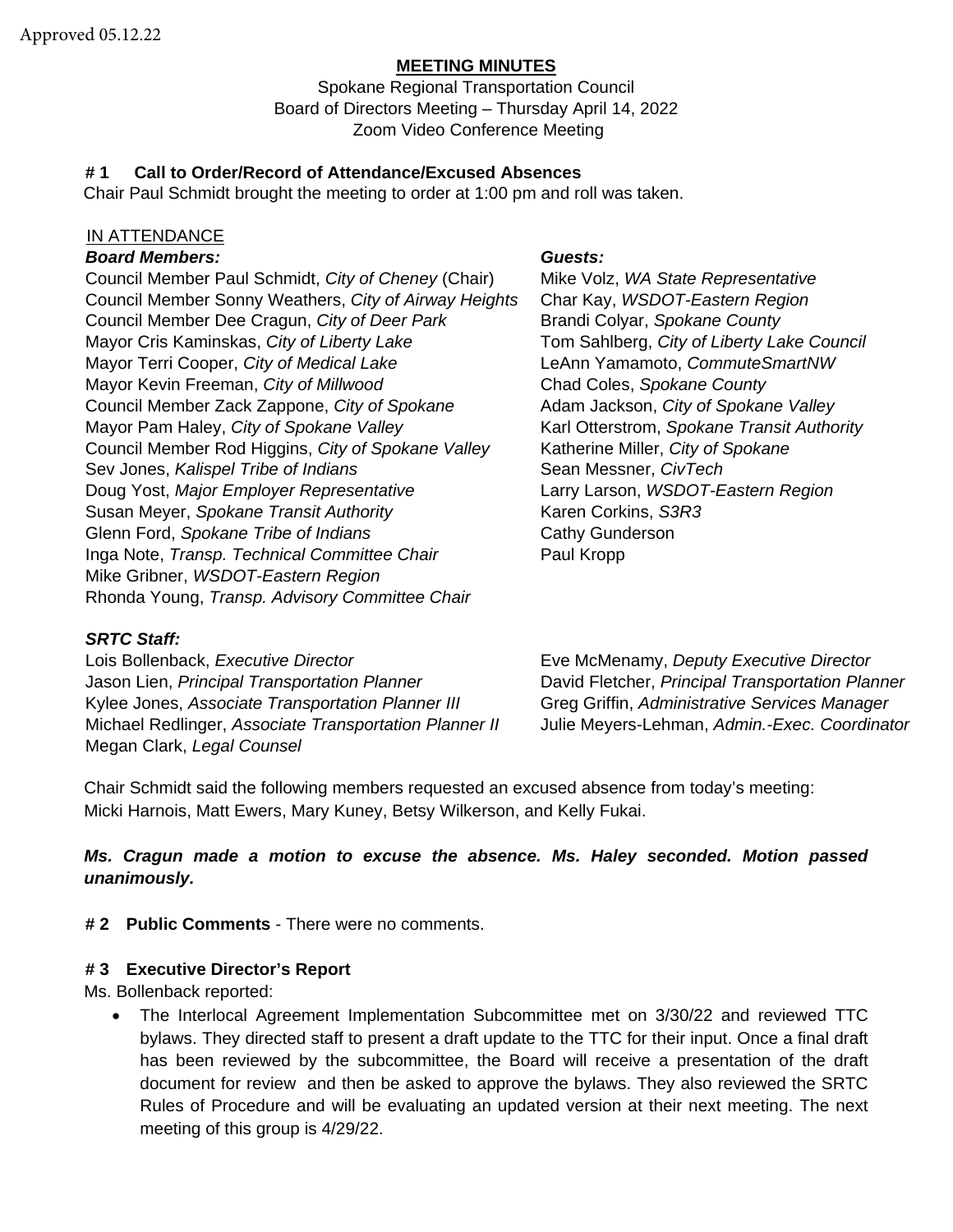- There have been two resignations from members of the Transportation Advisory Committee due to changes in employment status. Staff is seeking Board direction for filling the vacancies. Members discussed and recommended that staff review the applications from the recent recruitment process and bring forward a recommendation.
- The format for future Board meetings is likely to be a hybrid of in-person and virtual. She spoke about the challenges of the size of the conference room and increased number of Board members.
- The June Board meeting overlaps with the GSI Fly-in event. Staff will be contacting Board members to see how many will be attending that event to determine if the June Board meeting should be rescheduled.

# **ACTION ITEMS**

# **# 4 Consent Agenda**

- **a) March 2022 Meeting Minutes**
- **b) March 2022 Vouchers**
- **c) SRTC Letters of Support**

Ms. Meyer requested that item 4c be removed from the consent agenda and considered separately.

# *Mr. Gribner made a motion to approve Items 4a and 4b as presented; Ms. Cragun seconded. Motion passed unanimously.*

Ms. Meyer asked for information about the dollar amounts of the projects, which grant programs are involved, and which projects are currently in the long-range plan. Staff provided those details.

## *Ms. Meyer made a motion to approve Item 4c. Ms. Cragun seconded. Motion passed unanimously.*

## **# 5 Correction to Section 6.B.3 of the 2021 Interlocal Agreement**

Ms. Bollenback explained that this section of the Interlocal Agreement (ILA) erroneously refers to the *Transportation Technical Committee* as the *Technical Advisory Committee*. The references throughout the rest of the ILA are correct; this is a minor scrivenors error and does not create any material changes to the ILA.

# *Ms. Cragun made a motion to approve the administrative change to the 2021 ILA to correct the title of the Transportation Technical Committee in section 6.B.3. Mr. Higgins seconded. Motion passed unanimously.*

## **# 6 Establish Executive Director Review Committee**

Ms. Bollenback reported that the employment agreement for her position specifies a performance review after approximately six months of employment; therefore, it is necessary to convene a committee to complete this task.

Chair Schmidt asked for two or three members to assist him in doing the performance review. Mr. Gribner, Ms. Meyer and Ms. Haley volunteered.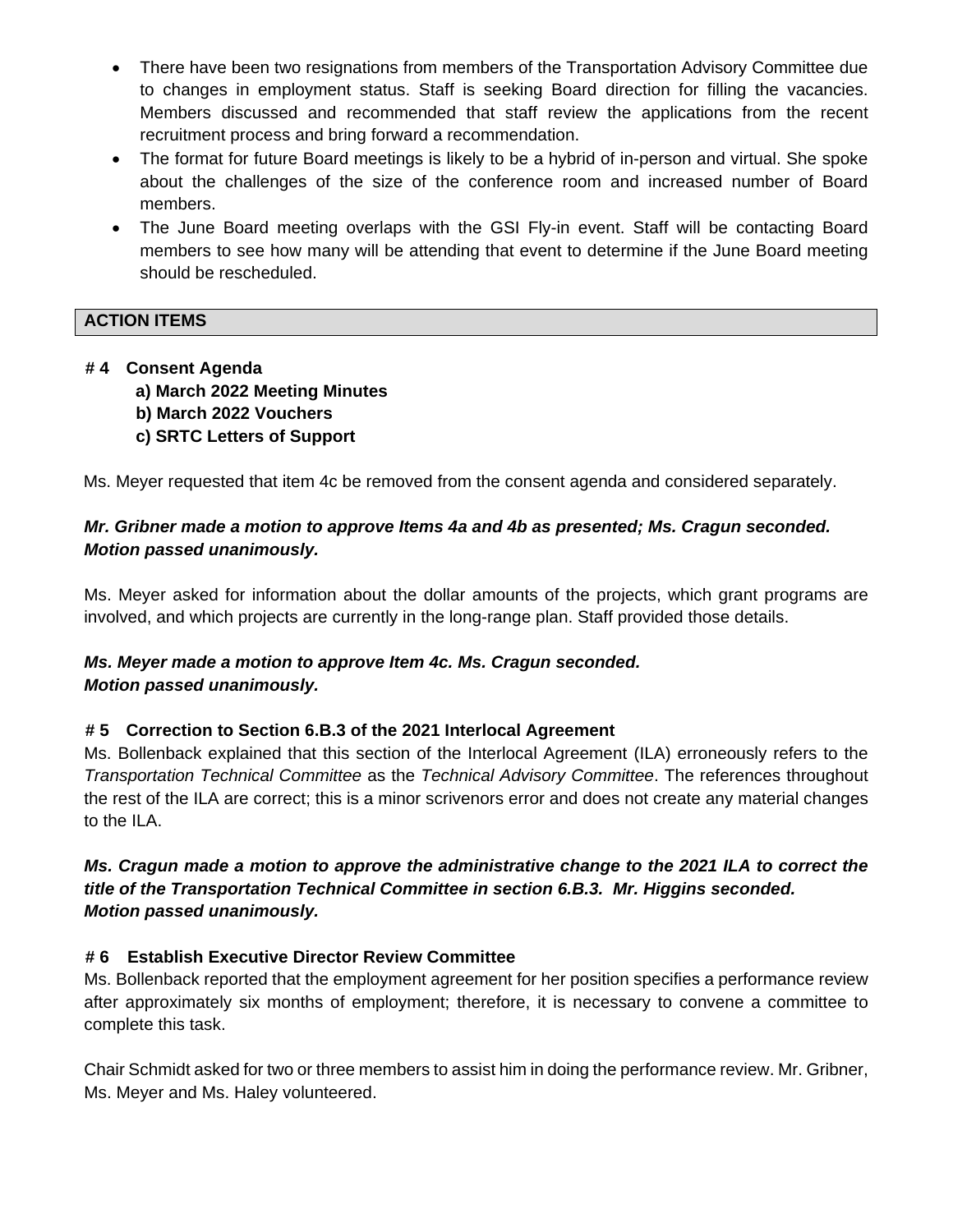*Ms. Cragun made a motion to approve the Board members named for the Executive Director Review Committee. Mr. Higgins seconded. Motion passed unanimously.*

#### **INFORMATION & DISCUSSION ITEMS**

# **# 7 2024-2026 Call for Projects Update**

Ms. McMenamy stated that SRTC received 50 applications from 9 member agencies. The total dollar amount of all applications is \$151M and there is \$30M of funding available. Currently staff and WSDOT Local Programs are reviewing project eligibility and applications are being prepared for scoring.

She shared information about three projects from City of Spokane which are currently fully funded through the *Moving Ahead Washington* package; The City has not received information about when the projects will be programmed and *Moving Ahead Washington* a 16-year package. Due to the uncertainty of the funding timing, the City decided to also apply for funding through the SRTC Call for Projects. City staff has confirmed that if *Moving Ahead Washington* package becomes available sooner, the applications for the SRTC Call for Projects will be withdrawn. Mr. Zappone provided additional information about funding and timing of these three high-priority projects.

Ms. McMenamy said application scoring begins on 4/27/22 and updates will be provided to committees throughout the next few months. The Board will be asked to take action in July on the recommended slate of projects to be programmed through the 2024-2026 Call for Projects.

## **# 8 2022 Transportation Planning Presentation Series: Stewardship**

Ms. Jones defined how stewardship fits into the regional planning framework and the regional long-range metropolitan transportation plan (MTP). She spoke about incorporating climate change into transportation planning and summarized the concepts of transportation system sustainability, resiliency and redundancy. She reviewed current stewardship criteria as applied to the MTP, asked the Board for input on additional metrics to strengthen the criteria and also asked to what degree should stewardship factor into project prioritization.

The group discussed and comments included:

- Vehicle electrification should be considered, especially building infrastructure ahead of oncoming EV trends. This means providing good analysis of where the infrastructure should be placed and supporting it ahead of time.
- Consider land use and the relationship between density, transportation networks and public transit.
- Emphasis on system preservation.
- The existing stewardship criteria are already good; may not want to complicate things by adding more or changing criteria.
- Discussion about land use is missing in the stewardship conversation. There is room to expand on that in terms of evaluating projects.
- Evaluation of the health and condition of the existing transportation system is the first basic criteria used by WSDOT.
- Our ability as stewards of the system lends our credibility with users and constituents, and their taxes resource our decisions.